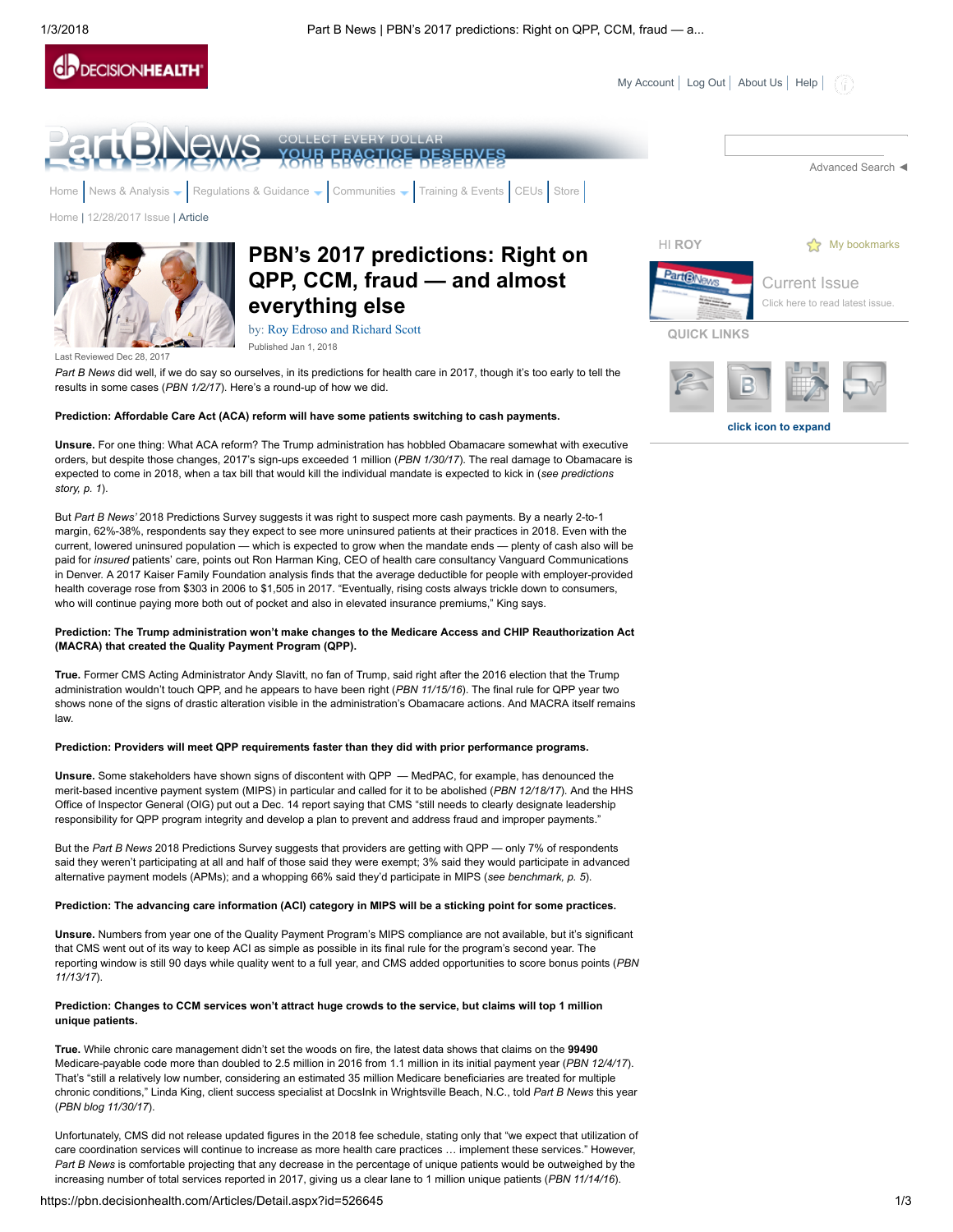## Prediction: Expect a split decision on behavioral health integration (BHI) codes — CoCM will lag but general BHI and cognitive assessment codes will charge ahead.

True and false. As expected, the Collaborative Care Management (CoCM) services haven't garnered much attention, but, to our surprise, neither did the behavioral health integration or cognitive-assessment services that debuted in 2017, sources tell Part B News anecdotally. Firm numbers are not available yet, but insider knowledge draws a bleak portrait. "I don't know of any practices that are using the behavioral integration codes," says Betsy Nicoletti, president of Medical Practice Consulting in Northampton, Mass. "Too complex," she says. Perhaps the switch from HCPCS codes to CPT codes in 2018 will raise some interest (PBN 12/4/17).

### Prediction: ICD-10 again will be all smoke and no fire.

True. Will ICD-10 go down as the quietest mass disruption in the history of health care? Despite alarms sounding from some quarters that the end of the ICD-10 flexibilities period would lead to some teeth-gnashing during 2017, Part B News has failed to encounter any such signs or symptoms. "ICD-10 went very smoothly, as far as the practices I know," reports Maxine Lewis, president of Medical Coding and Reimbursement in Cincinnati. "Some of the [electronic health records vendors] assisted them in coding, but no real problems."

The all-bark-and-no-bite predictions weighed true for Nicoletti as well. "Nothing remarkable about ICD-10," she says.

# Prediction: Practice consolidation will accelerate.

True. In October, analysts at Kaufmann Hall reported that hospital and health system mergers and acquisition deals were on track to beat 2016, and industry watchers like Leslie J. Levinson, partner in Robinson + Cole, New York City, saw 2017 as busy. "M&A activity in the physician sector remains strong generally with multiples robust," says Levinson -- multiples being formulas, such as enterprise value over EBITDA, used as a metric of sales value, which in this case are trending high. "Dermatology, ophthalmology and anesthesia have been of particular interest for private equity firms as well as strategic acquirers," adds Levinson.

Large players acquiring, trading or spinning off businesses kept the sector hopping. "We are also beginning to see some investments mature with exits occurring or portfolios realigning where the fit may not have been good," says Levinson. "For example, DaVita recently announced that it would be disposing of its large physician practice in California that it acquired a few years back" – a \$4.9 billion sale to Optum, a branch of UnitedHealth Group. A good chunk of the traffic comes from big players like Ascension or OSF quietly buying up hospitals and practice groups.

#### Prediction: More practices will have to get serious about cybersecurity.

True. Part B News was right on the nose there – 2017 was a huge year for cybercrime in health care, including attacks from new ransomwares such as WannaCry and NotPetya ([PBN 5/22/17](https://pbn.decisionhealth.com/Articles/Detail.aspx?id=524475), [7/17/17](https://pbn.decisionhealth.com/Articles/Detail.aspx?id=524767)). The recently released McAfee Labs Threat Report for the third quarter of 2017 finds the health sector first among sectors targeted in North and South America. "We have had so many breaches across health care — in fact, some patients have been breached by more than one entity," says Kathy Downing, director of practice excellence at the American Health Information Management Association (AHIMA) in Chicago.

In June, HHS released a report by the Health Care Industry Cybersecurity Task Force, a federal body created under the Cybersecurity Act of 2015, which announced "health care cybersecurity is in critical condition" and that "now more than ever, all health care delivery organizations … have a greater responsibility to secure their systems, medical devices and patient data." Downing suggests you have a look at that, AHIMA's recently released cybersecurity guidelines and the HHS Office for Civil Rights' (OCR's) monthly Cyber Awareness newsletter, which "is written in a way that is meant for staff at all levels and includes current, relevant 'insider' tips on how to remain cyber-vigilant," says Downing.

## Prediction: The Department of Justice (DOJ) will be aggressive about false claims, other high-ticket penalties in 2017.

True. The final numbers for 2017 aren't in yet, but there have been many high-ticket fraud prosecutions since last January – including DOJ's \$1.3 billion sweep of 417 providers announced July 13 and its \$155 million eClinicalWorks meaningful-use fraud case in May ([PBN 6/12/17](https://pbn.decisionhealth.com/Articles/Detail.aspx?id=524594)).

In his March budget, President Donald Trump boosted the HHS/OIG Health Care Fraud and Abuse Control program (HCFAC) discretionary budget by 10% to \$751 million. So it's safe to say the administration is not sleeping on health care fraud.

### Reader prediction: Only a partial repeal of the Affordable Care Act (ACA) will happen in 2017.

True. A plurality of respondents (38%) to Part B News' 2017 Predictions Survey guessed that a partial repeal of the ACA would drop in 2017, and it appears that the strike-down of the individual mandate contained in the tax bill that's close to passing would mark that as true. While a revocation of the individual mandate may mean that only a limited portion of the ACA bit the dust, it still counts a "partial" repeal in our eyes. For the record, just 8% of our readers, not to mention the majority of our editorial staff, thought the ACA would live to see another year.

# Resources:

- U.S. Health Care Industry Cybersecurity Task Force Report, June 2017: [www.phe.gov/preparedness/planning/cybertf/documents/report2017.pdf](http://www.phe.gov/preparedness/planning/cybertf/documents/report2017.pdf)
- [AHIMA cybersecurity guidelines: http://journal.ahima.org/wp-content/uploads/2017/12/AHIMA-Guidelines-](http://journal.ahima.org/wp-content/uploads/2017/12/AHIMA-Guidelines-Cybersecurity-Plan.pdf)Cybersecurity-Plan.pdf
- [OCR Cyber Awareness Newsletters: www.hhs.gov/hipaa/for](http://www.hhs.gov/hipaa/for-professionals/security/guidance/cybersecurity/index.html)professionals/security/guidance/cybersecurity/index.html